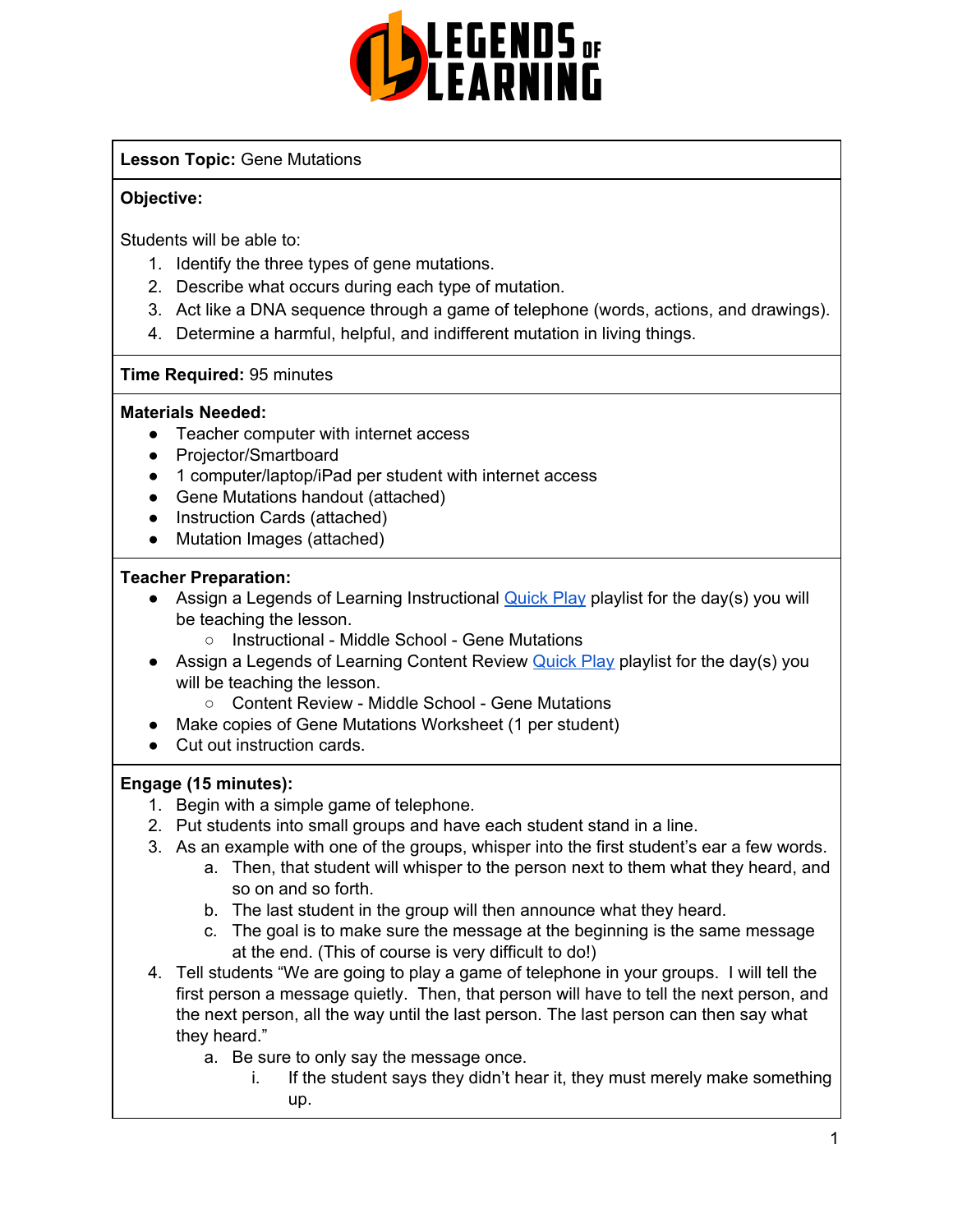

- b. Be quiet, it is a very quiet whisper voice.
- c. Be sure to tell the message you hear as exactly as you can.
- 5. You can use whatever you would like as a message. Begin with an easy short message. However, you can progress to long, elaborate messages to make it more difficult.
- 6. Next, make the chain of students longer by combining groups. You could even have one long chain of the entire class and see how the message changes.
- 7. After you have completed all games of telephone, ask students "It wasn't so easy was it? Why was the message different at the end of the telephone chain (most of the time)? (students wouldn't hear correctly, and the message would get changed in the middle, ultimately changing the message the entire rest of the way, words would get missed, words would get replaced, words would get added).
- 8. Tell students "Keep this activity in mind as we continue on in the lesson. Today you will learn how your cells/DNA play a game of telephone of sorts when attempting to make copies of themselves"

#### **Explore (20 minutes):**

- 1. Have your students sign in to Legends of [Learning](https://intercom.help/legends-of-learning/en/articles/2154920-students-joining-a-playlist). Instruct students to complete the Instructional playlist.
- 2. As students complete the assigned game, students should fill out the Gene Mutations Handout.
- 3. Assist students as needed during game play, pause playlist if you need to address content or questions to the entire class.

#### **Explain (30 minutes):**

- 1. Show three images of "mutants" that the students are bound to know (Teenage Mutant Ninja Turtles, Spiderman, Captain Marvel).
- 2. Tell students "What do these all have in common? They are all mutants and so are we!"
- 3. Tell students "the way we are made is determined by our genes, the genes we get from our parents. The genes have our DNA and it is our DNA sequence of proteins that ultimately determine our traits. However, there are constantly changes and mistakes to our DNA make up. It's ok! This is what makes us unique.
- 4. These changes in our DNA sequence are called mutations.
- 5. Mutations can be:
	- a. Changes that don't make much difference, such as a birthmark, a beauty mark, or a funny quirk that you have like a super flexible thumb joint!
		- i. Show image of contortionists.
	- b. Changes that are actually beneficial to our lives or our survival. For example, having an exceptional immune system to common diseases. In the wild, some animal mutations can give them better hiding capabilities or an easier way to eat their food, or find a mate.
		- i. Show image of penguins.
		- ii. Ask "How is this mutation of white fur color in a penguin beneficial?" (They can better blend into the snow and camouflage from predators or sneak up on prey).
	- c. Changes that are harmful that can cause life to be more difficult, or need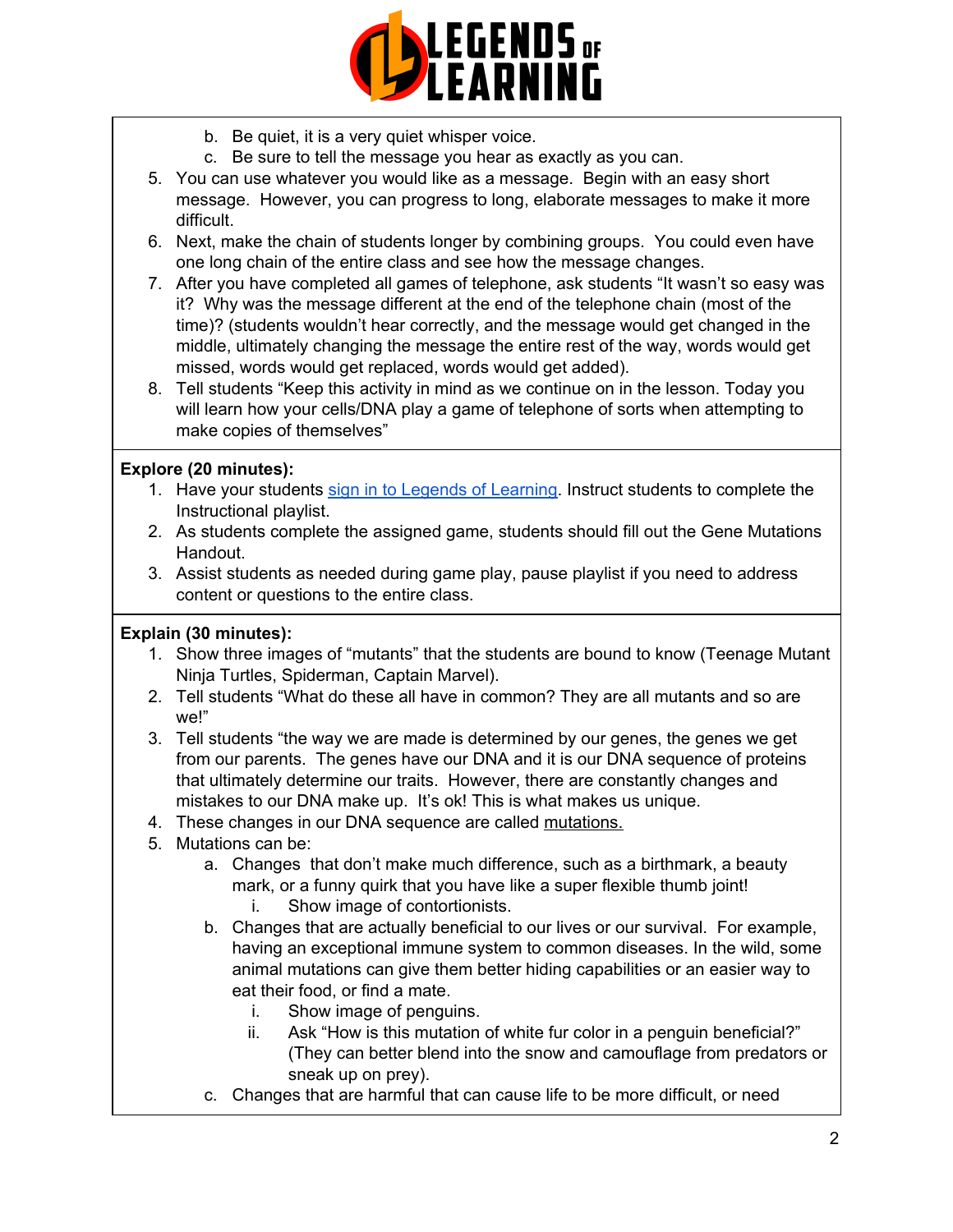

medicine to survive. This could mean disease such as sickle cell disease, becoming predisposed to getting diseases, or even death.

- i. Show image of alligator.
- ii. Say "Interestingly, it has a similar mutation being white in color as an albino alligator. However, white does not camouflage well in an alligator habitat and is more easily seen by prey."
- 6. Just keep in mind we are all mutants. We are all different and just like in that game of telephone, no one's DNA sequences are perfect. There are constantly changes in the middle that change the outcome.
- 7. Our DNA is a sequence of base pairs (GCAT). We use letters to code for them.
- 8. There are three types of genetic mutations that can occur in our DNA sequence (write on the board):
	- a. Substitution the correct sequence is exchanged for a different base i. GCAT ----> GAAT
	- b. Addition Another base is added in
		- i. GCAT ----> GCAAT
	- c. Deletion A base is taken out of the correct sequence
		- i. GCAT ----> G\_AT
- 9. Write the following sentence on the board: Jenny walked home.
	- a. Ask students "pretend this sentence is a DNA sequence. Write a sentence that would be a substitution mutation."
		- i. Answers will vary but could include: Jenny ran home, Jenny skipped home, Jenny hopped home, Jenny walked away, Jenny walked happily, I walked home, I walked out.
	- b. Write an addition example:
		- i. Jenny walked home today, Jenny walked and ran home. Jenny and Suzy walked home, etc.
	- c. Write a deletion example:
		- i. Jenny walked, walk home.
	- d. Discuss how in each of these sentences, the "mutation" causes the sentence to change meaning, just as mutations in our DNA change the traits that are presented.

#### **Elaborate (20 minutes):**

- 1. Tell students 'We are going to play telephone, but this time we are going to play it a little differently."
- 2. Put students into small groups and have them stand in a line as before.
- 3. Give the first person in each line a piece of paper with some instructions on it (You can make up your own or use the cards attached)
	- a. There are three different options to give out to different groups at the same time, or to make copies and have three different rounds. Feel free to make up your own as well.
- 4. The first person needs to play telephone and give the instructions to the chain of students. The last person must complete the instructions on a piece of paper.
- 5. Then, have each group decide what kind of mutation (if any) occurred.
- 6. Come together as a class and discuss what happened.
- 7. Next, play the same game of telephone, but instead of words, have the students act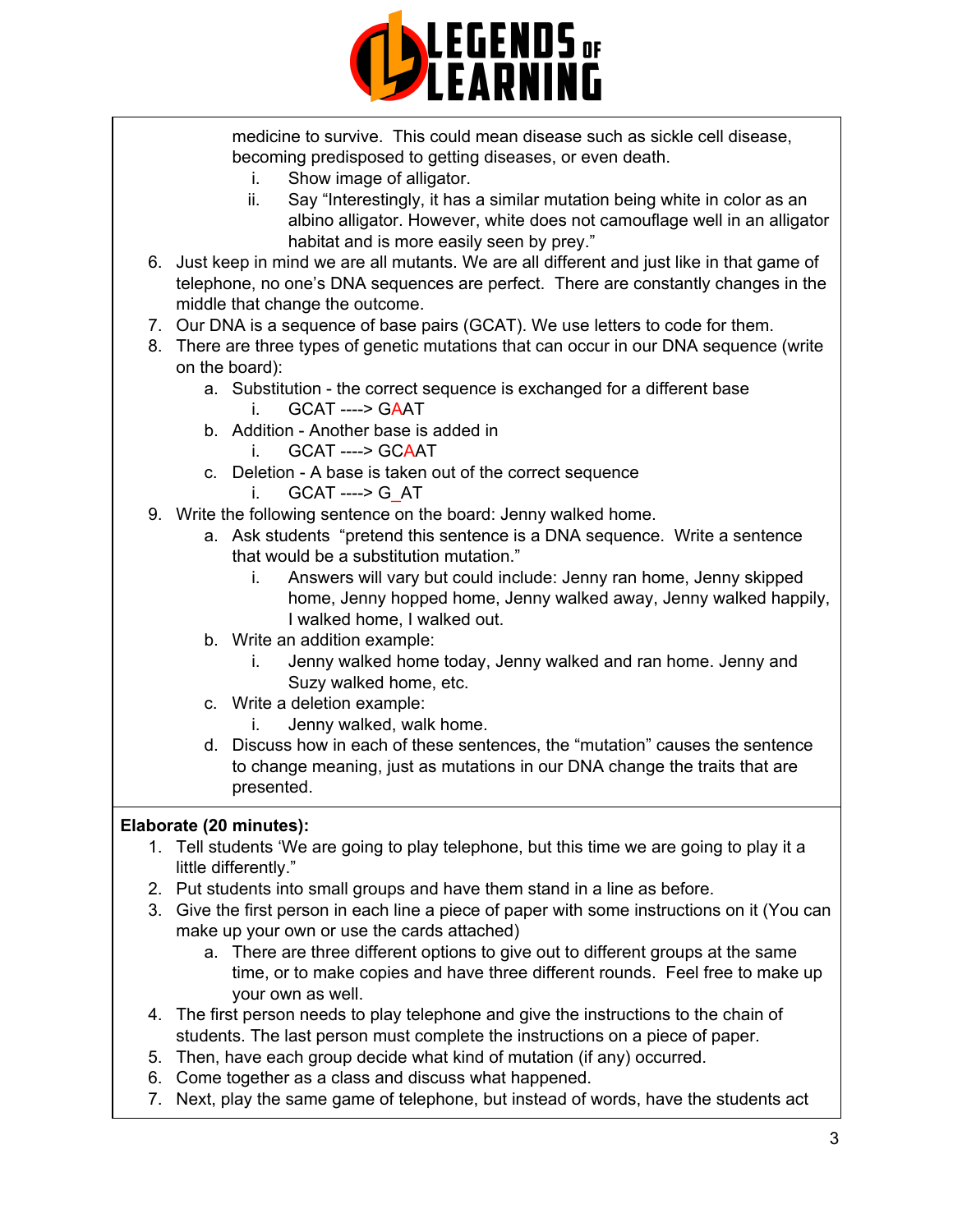

out certain physical or dance moves (You can make up your own or use the movement instructions attached).

- a. There are three different options to give out to different groups at the same time, or to make copies and have three different rounds. Feel free to make up your own as well.
- 8. Give the first person a piece of paper with the instructions. Have them act it out down the chain. (Each person should stand with their back turned until it is their turn, so as not to see the moves more than one time).
- 9. The last person in the chain must perform what they learned and see how closely they were able to do it according to the first sheet of instructions.
- 10. Then, as a group, decide what mutation (if any) occurred from the activity they were trying to perform.
- 11. Come together and discuss.

#### **Evaluate (10 minutes):**

- 1. Have your students sign in to Legends of [Learning](https://intercom.help/legends-of-learning/en/articles/2154920-students-joining-a-playlist). Instruct students to complete the Content Review playlist.
- 2. [Analyze](https://intercom.help/legends-of-learning/en/articles/2154918-tracking-student-progress-and-performance) student results to determine what concepts need to be a focus for reteaching.

#### **Additional Lesson Strategies:**

- To use Legends for additional instruction, create a [custom](https://intercom.help/legends-of-learning/en/articles/2154910-creating-a-playlist) playlist with an [instructional](https://intercom.help/legends-of-learning/en/articles/3505828-types-of-games) [game](https://intercom.help/legends-of-learning/en/articles/3505828-types-of-games) and pre and post [assessment](https://intercom.help/legends-of-learning/en/articles/2154913-adding-assessments-to-a-playlist).
- To use Legends for a quick formative [assessment](https://intercom.help/legends-of-learning/en/articles/2154913-adding-assessments-to-a-playlist), create a 5-question assessment in a [playlist](https://intercom.help/legends-of-learning/en/articles/2154910-creating-a-playlist).
- To use Legends for a student-directed experience, create a [targeted](https://intercom.help/legends-of-learning/en/articles/3340814-targeted-freeplay) freeplay playlist.
- Encourage students to play on their own at home in Legends of Learning: [Awakening](https://intercom.help/legends-of-learning/en/articles/2425490-legends-of-learning-awakening) for a student-driven experience including avatars, battling, and quests all centered around topics they are covering in class.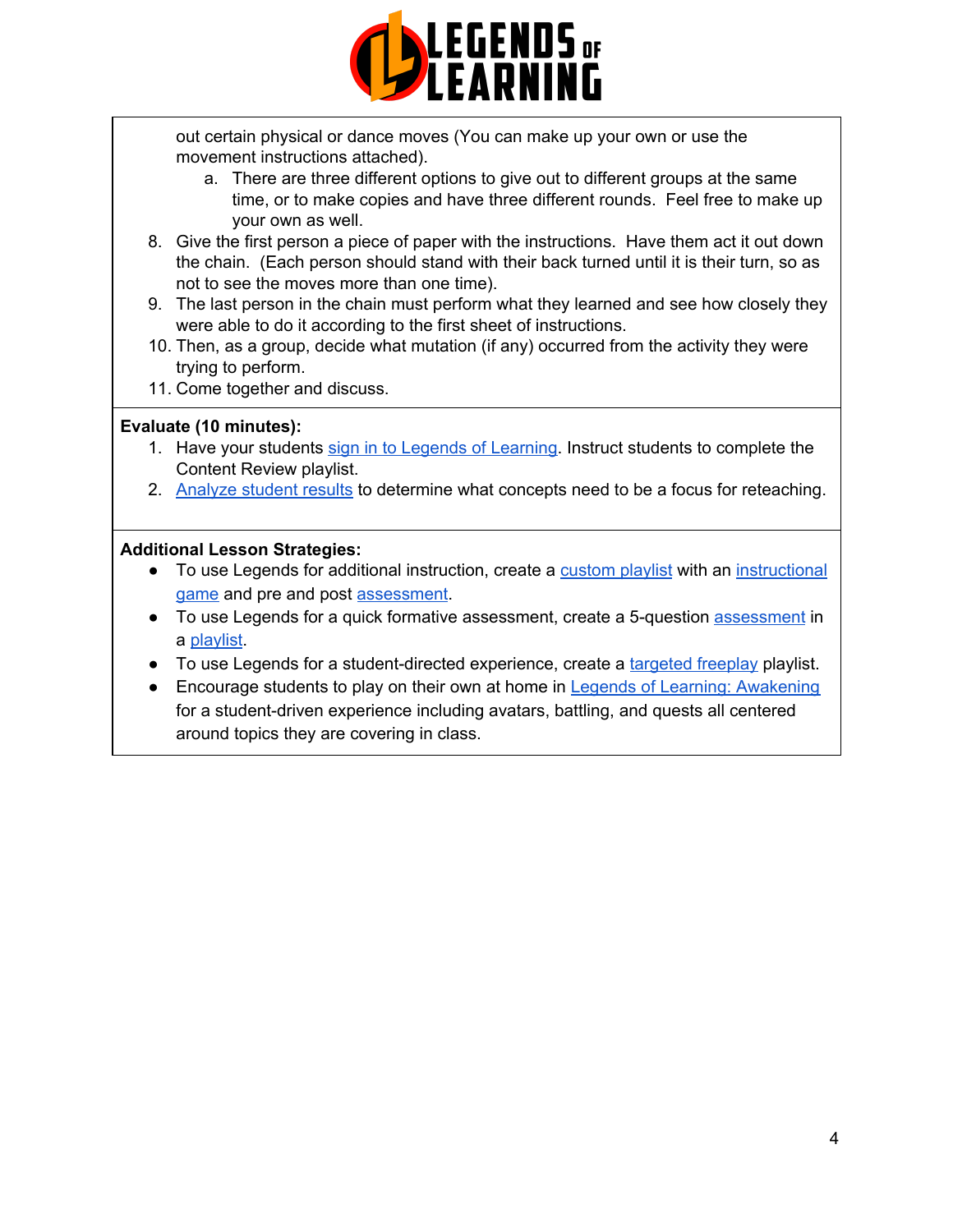



[This Photo](https://geekalabama.com/tag/dragons-riders-of-berk/) by Unknown Author is licensed unde[r](https://creativecommons.org/licenses/by-nc-sa/3.0/) [CC BY-SA-NC](https://creativecommons.org/licenses/by-nc-sa/3.0/)



[This Photo](http://www.pngall.com/spider-man-png) by Unknown Autho[r](https://creativecommons.org/licenses/by-nc/3.0/) is licensed under [CC BY-NC](https://creativecommons.org/licenses/by-nc/3.0/)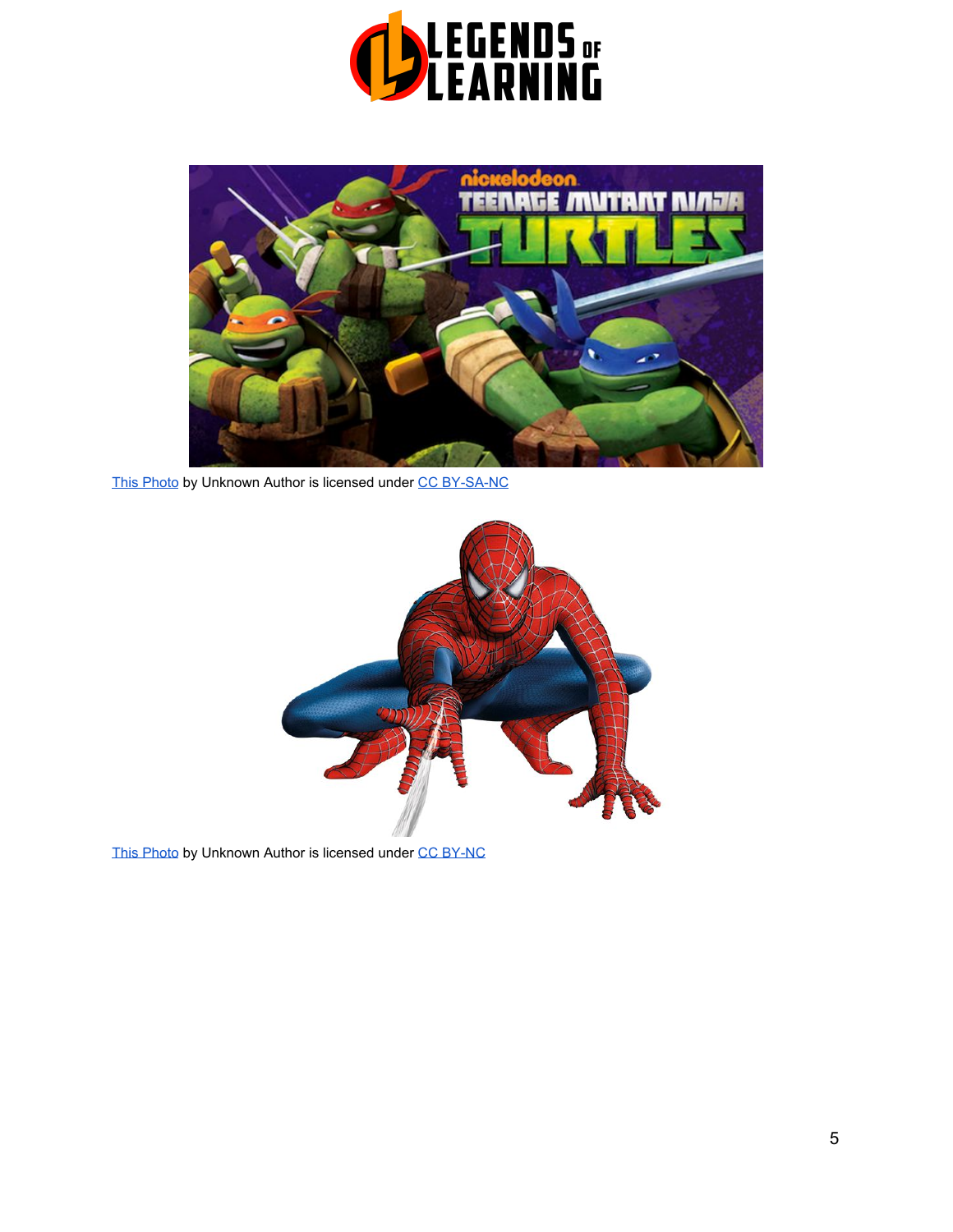



**[This Photo](https://fabiusmaximus.com/2019/03/08/review-of-captain-marvel/) by Unknown Author is licensed under [CC BY](https://creativecommons.org/licenses/by/3.0/)**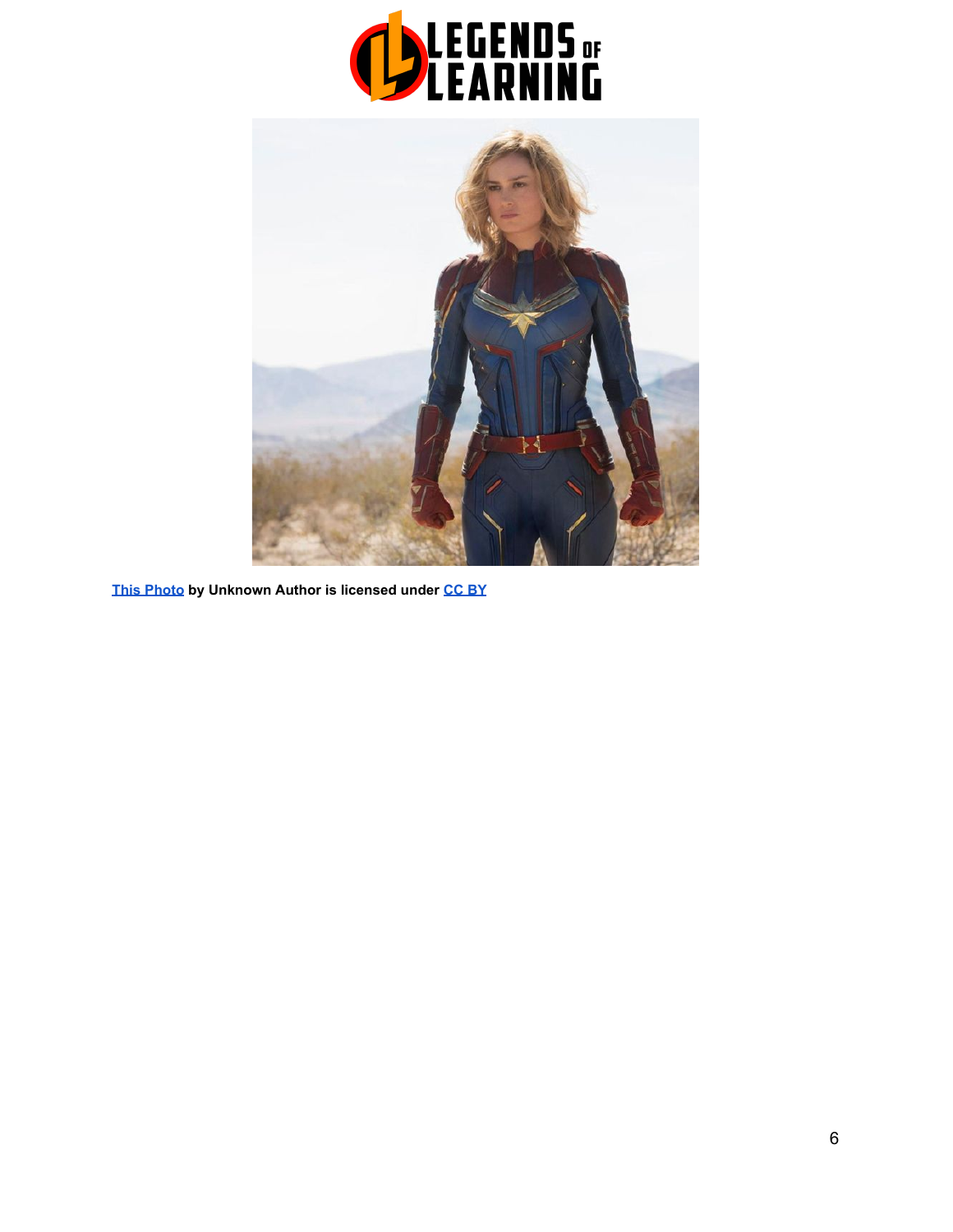

Name:

# **Gene Mutations**

There are many types of mutations that occur in nature. Some are beneficial, some are harmful, and some mutations have little effect on the organism at all.

- 1. Give an example of a helpful mutation.
- 2. Give an example of a harmful mutation.
- 3. Give an example of a mutation that has little effect on the organism.

Substitution -

Addition -

Deletion -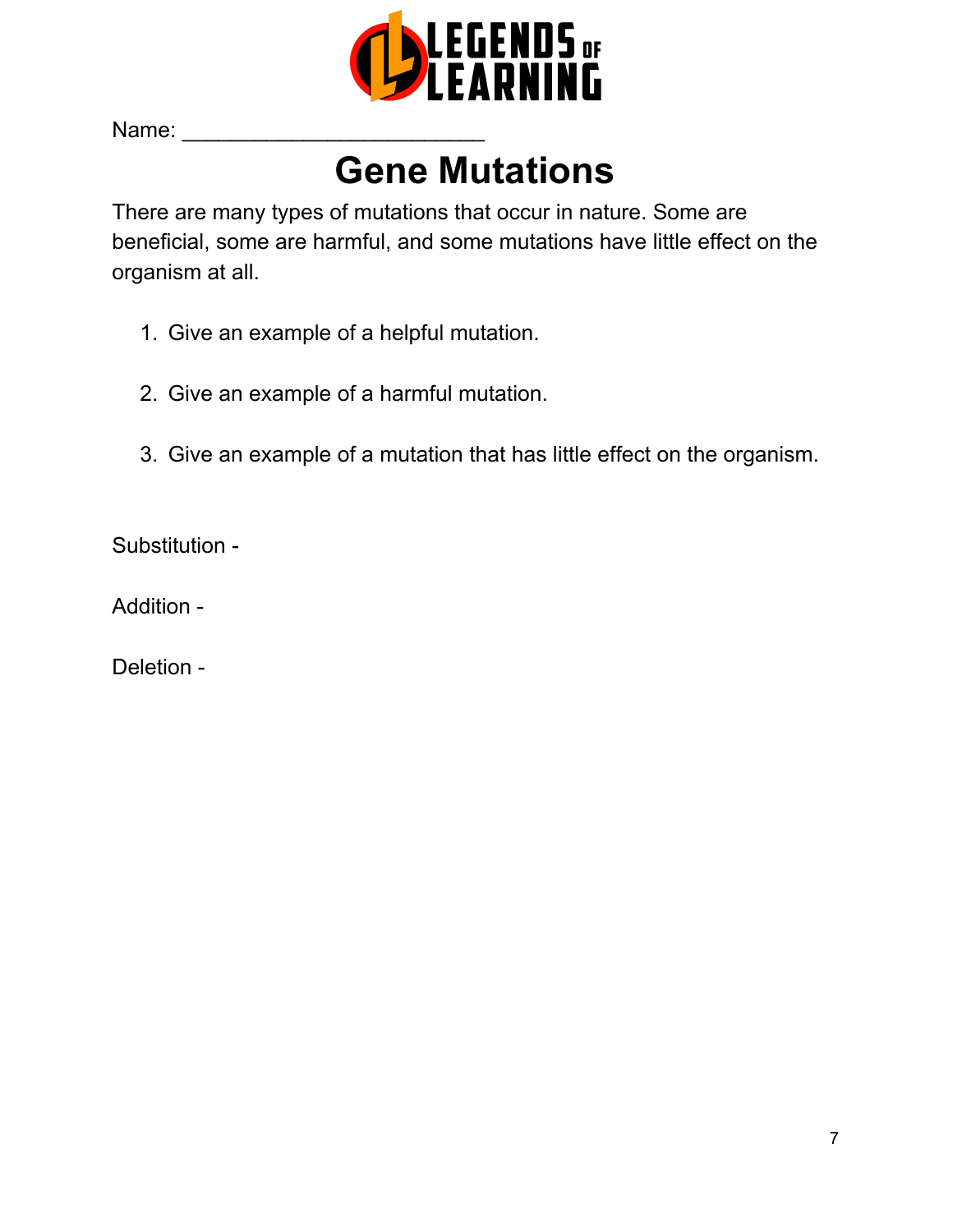

### **KEY**

There are many types of mutations that occur in nature. Some are beneficial, some are harmful, and some mutations have little effect on the organism at all.

1. Give an example of a helpful mutation.

**Answers can vary: White penguin in the snow, a human with certain disease immunities, any mutation that makes survival easier etc.**

- 2. Give an example of a harmful mutation. **Answers can vary: Sickle cell disease, albino alligator, anything that makes survival more difficult, etc**
- 3. Give an example of a mutation that has little effect on the organism. **Answers can vary: beauty mark, flexible body parts, any mutation that doesn't have an effect on the survival of the organism, etc.**

Substitution - **the correct sequence is exchanged for a different base**

Addition - **Another base is added in**

Deletion - **A base is taken out of the correct sequence**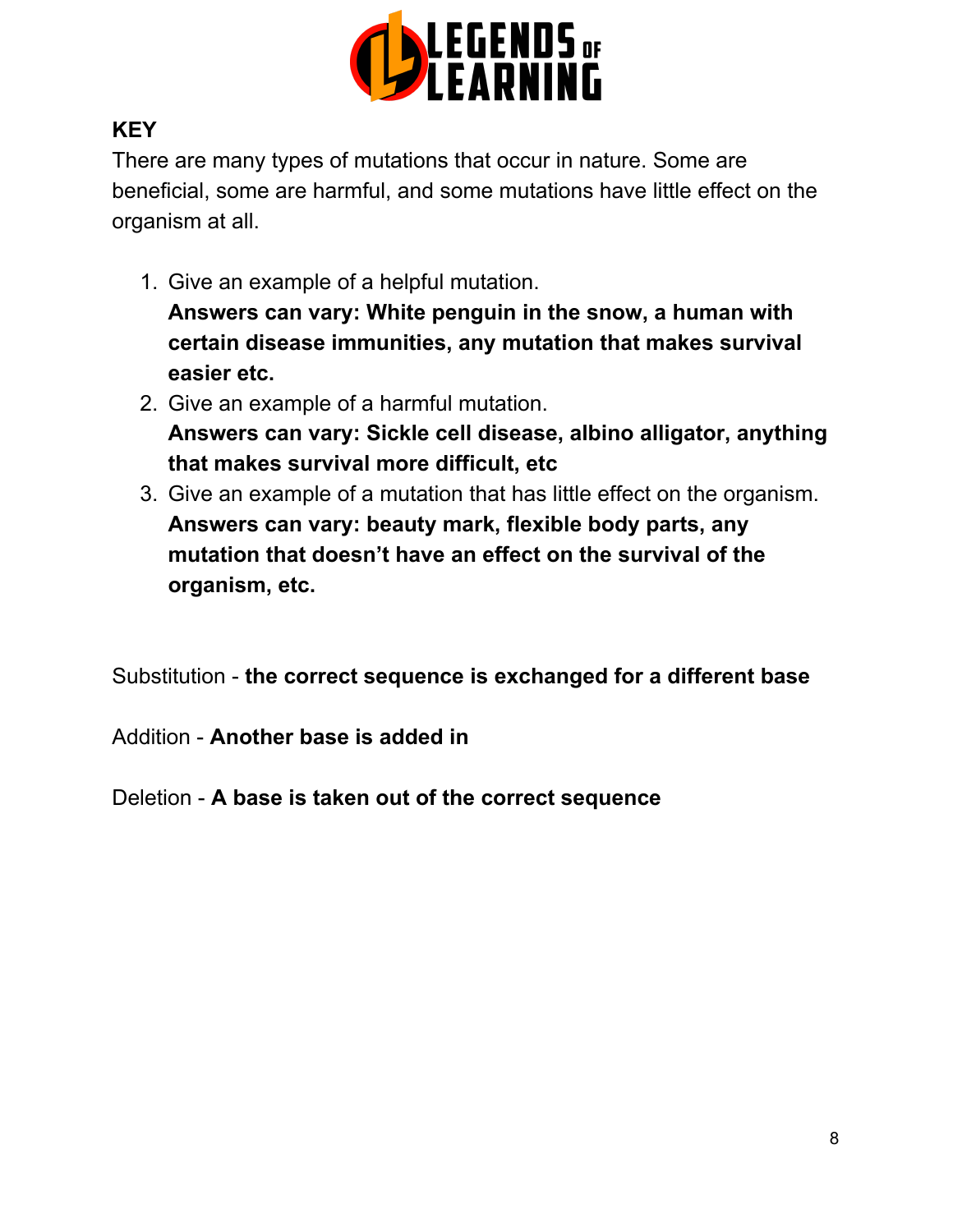

## Helpful



[This Photo](http://www.slideshare.net/kkaiser55/genetic-mutations) by Unknown Autho[r](https://creativecommons.org/licenses/by-sa/3.0/) is licensed under [CC BY-SA](https://creativecommons.org/licenses/by-sa/3.0/)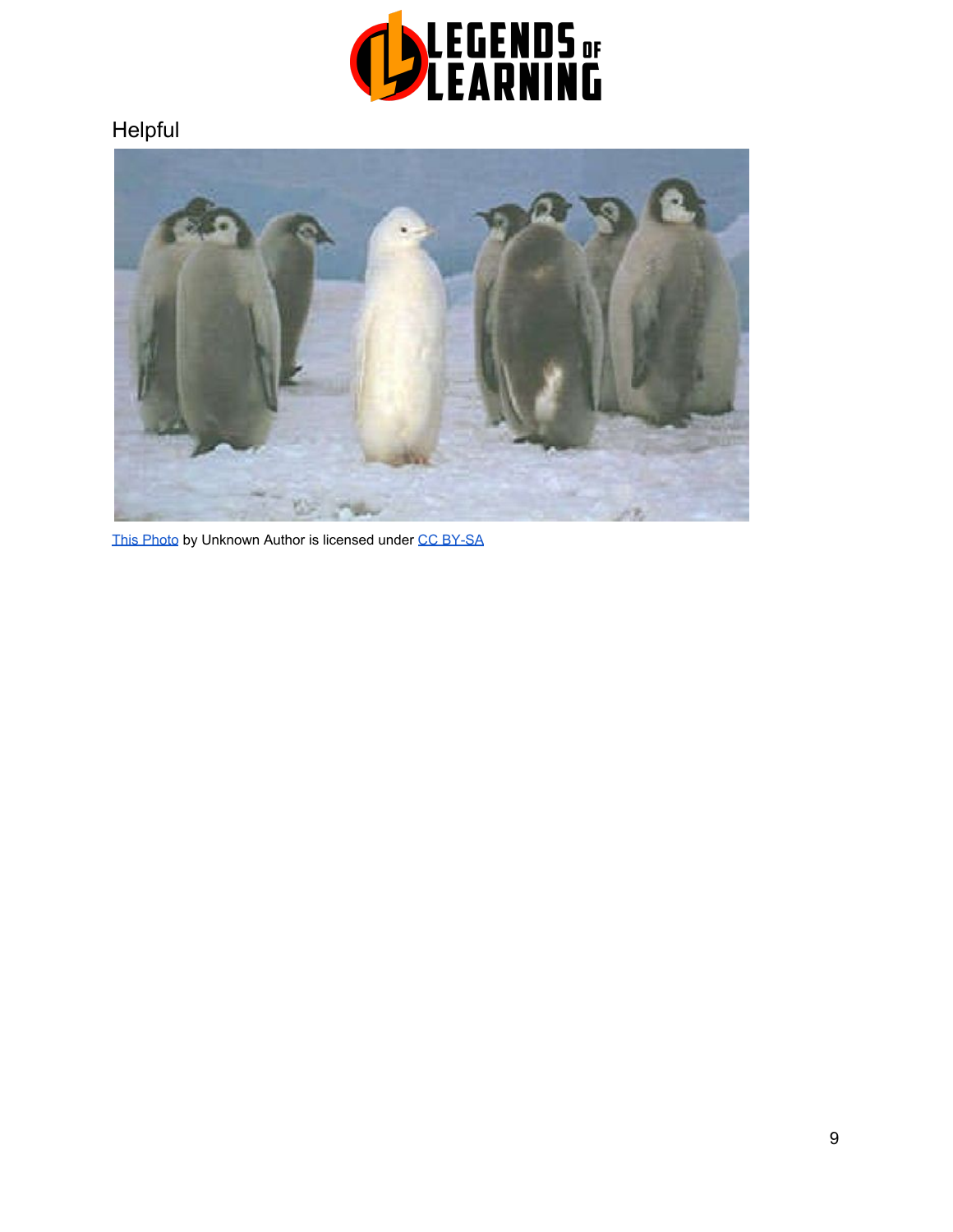

### Harmful



[This Photo](http://bio.libretexts.org/TextMaps/Map:_Introductory_Biology_(CK-12)/4:_Molecular_Biology/4.8:_Mutation_Types) by Unknown Author is licensed unde[r](https://creativecommons.org/licenses/by-nc-sa/3.0/) [CC BY-SA-NC](https://creativecommons.org/licenses/by-nc-sa/3.0/)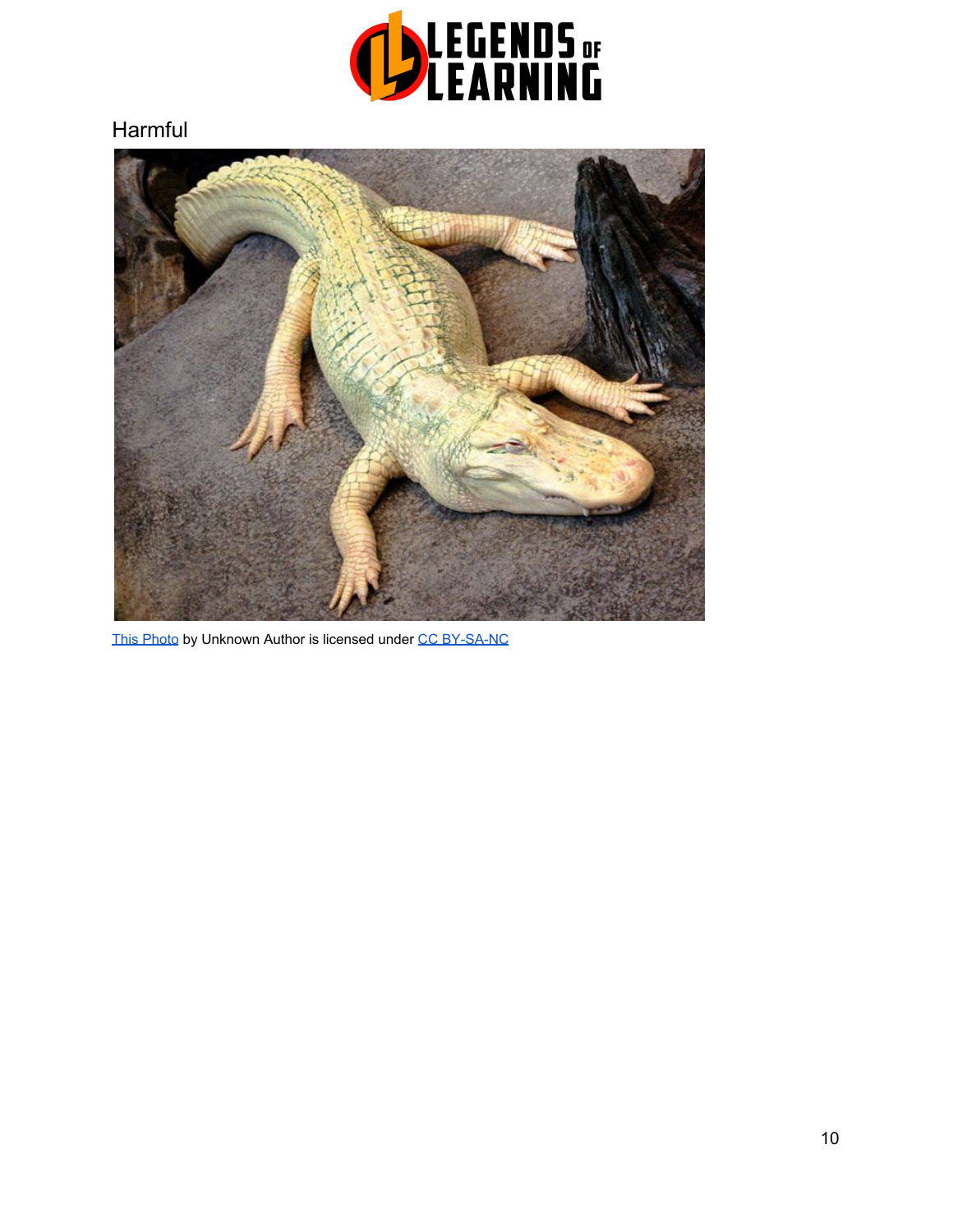

### Little Effect



[This Photo](https://www.flickr.com/photos/85128884@N00/864404596/) by Unknown Autho[r](https://creativecommons.org/licenses/by/3.0/) is licensed under [CC BY](https://creativecommons.org/licenses/by/3.0/)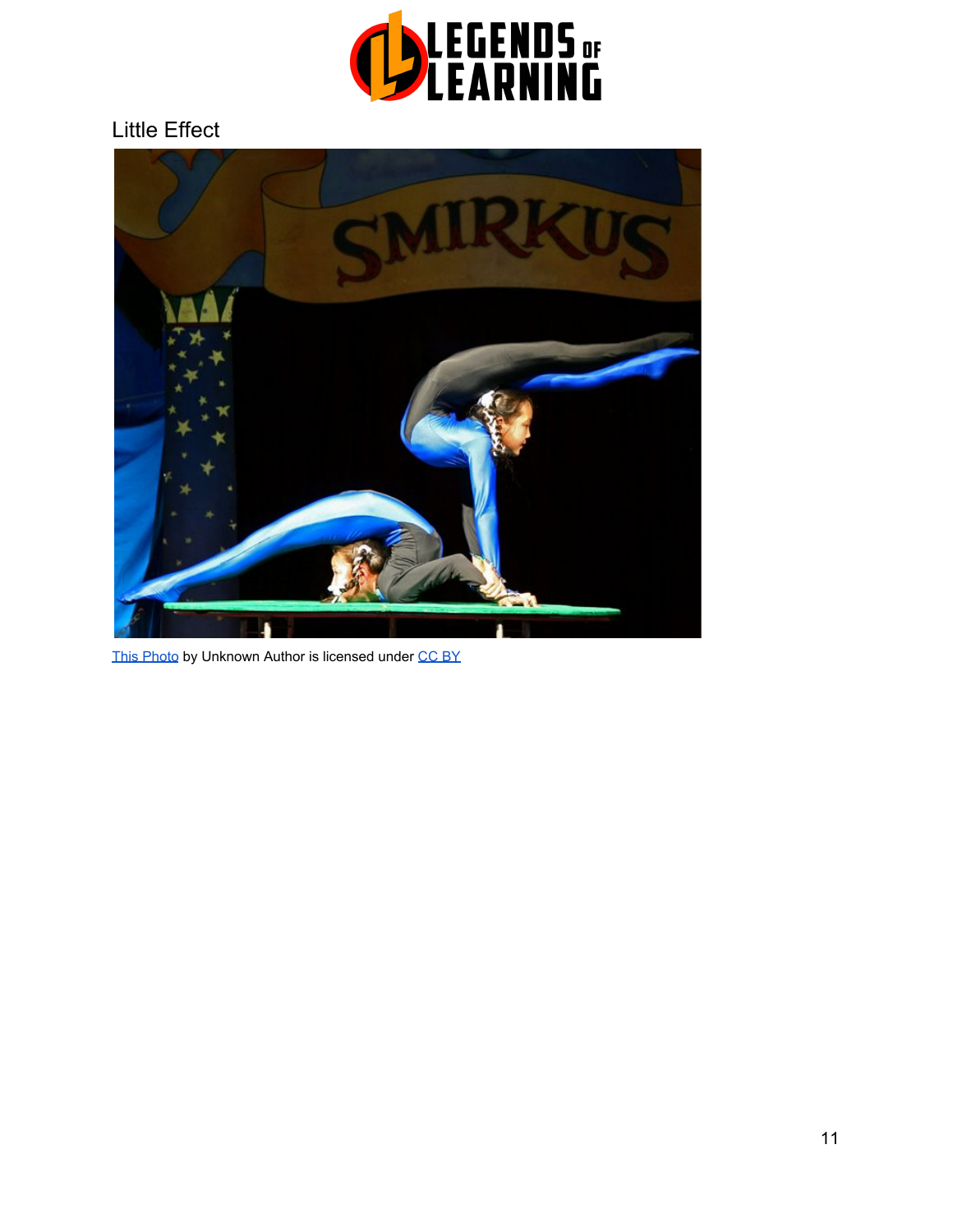

**#1: Instruction Cards (Keys are found below).**

Draw a circle, draw a square to the right of the circle and a triangle under the square.



Draw a square, draw a circle around the square and a triangle inside the square.



Draw 2 triangles side by side. Circle the triangle on the right and put a square around the left one.